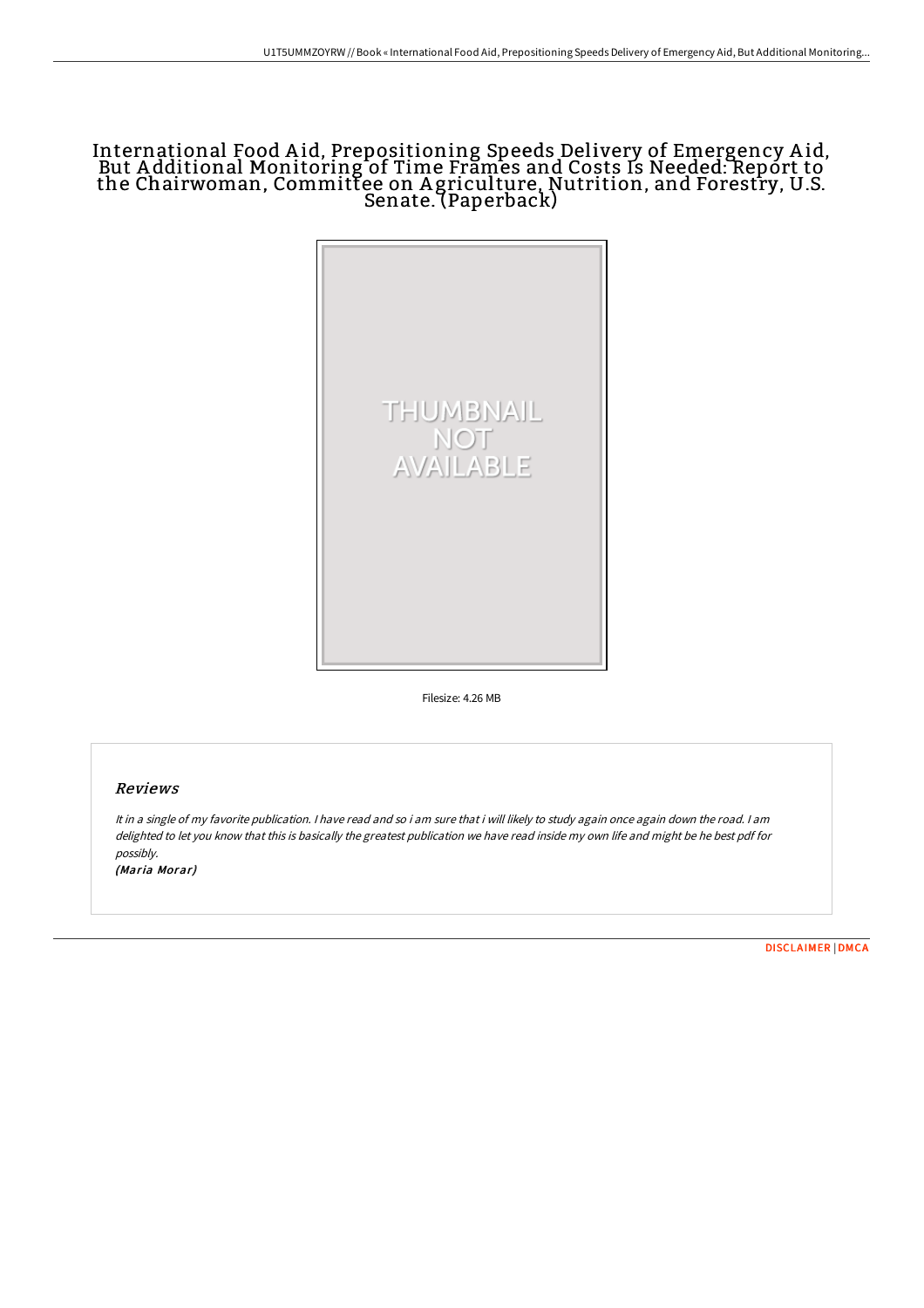## INTERNATIONAL FOOD AID, PREPOSITIONING SPEEDS DELIVERY OF EMERGENCY AID, BUT ADDITIONAL MONITORING OF TIME FRAMES AND COSTS IS NEEDED: REPORT TO THE CHAIRWOMAN, COMMITTEE ON AGRICULTURE, NUTRITION, AND FORESTRY, U.S. SENATE. (PAPERBACK)



To read International Food Aid, Prepositioning Speeds Delivery of Emergency Aid, But Additional Monitoring of Time Frames and Costs Is Needed: Report to the Chairwoman, Committee on Agriculture, Nutrition, and Forestry, U.S. Senate. (Paperback) PDF, you should follow the web link listed below and save the document or gain access to other information which are in conjuction with INTERNATIONAL FOOD AID, PREPOSITIONING SPEEDS DELIVERY OF EMERGENCY AID, BUT ADDITIONAL MONITORING OF TIME FRAMES AND COSTS IS NEEDED: REPORT TO THE CHAIRWOMAN, COMMITTEE ON AGRICULTURE, NUTRITION, AND FORESTRY, U.S. SENATE. (PAPERBACK) book.

Createspace Independent Publishing Platform, 2017. Paperback. Condition: New. Language: English . Brand New Book \*\*\*\*\* Print on Demand \*\*\*\*\*. Through Title II of the Food for Peace Act, the United States provides U.S. agricultural commodities to meet emergency food needs in foreign countries. In fiscal years 2007 to 2012, USAID delivered \$9.2 billion in emergency food aid to recipient countries through cooperating sponsors. In 2000, Congress authorized USAID to order, transport, and store food for prepositioning in both overseas and domestic locations. Through prepositioning, the agency orders food before it is requested and stores it in warehouses in or near regions with historically high needs. GAO was asked to examine U.S. international food aid procurement. This report examines (1) the effects of prepositioning on emergency food aid delivery time frames, (2) the effects of prepositioning on the costs of the food aid, and (3) the extent to which the agency monitors prepositioning to maximize time savings and cost effectiveness. GAO analyzed data on delivery time frames and costs; reviewed agency documents; and interviewed agency officials and representatives from WFP, other cooperating sponsors, and ocean freight contractors.

 $\mathbb{R}$ Read International Food Aid, [Prepositioning](http://techno-pub.tech/international-food-aid-prepositioning-speeds-del.html) Speeds Delivery of Emergency Aid, But Additional Monitoring of Time Frames and Costs Is Needed: Report to the Chairwoman, Committee on Agriculture, Nutrition, and Forestry, U.S. Senate. (Paperback) Online

Download PDF International Food Aid, [Prepositioning](http://techno-pub.tech/international-food-aid-prepositioning-speeds-del.html) Speeds Delivery of Emergency Aid, But Additional Monitoring of Time Frames and Costs Is Needed: Report to the Chairwoman, Committee on Agriculture, Nutrition, and Forestry, U.S. Senate. (Paperback)